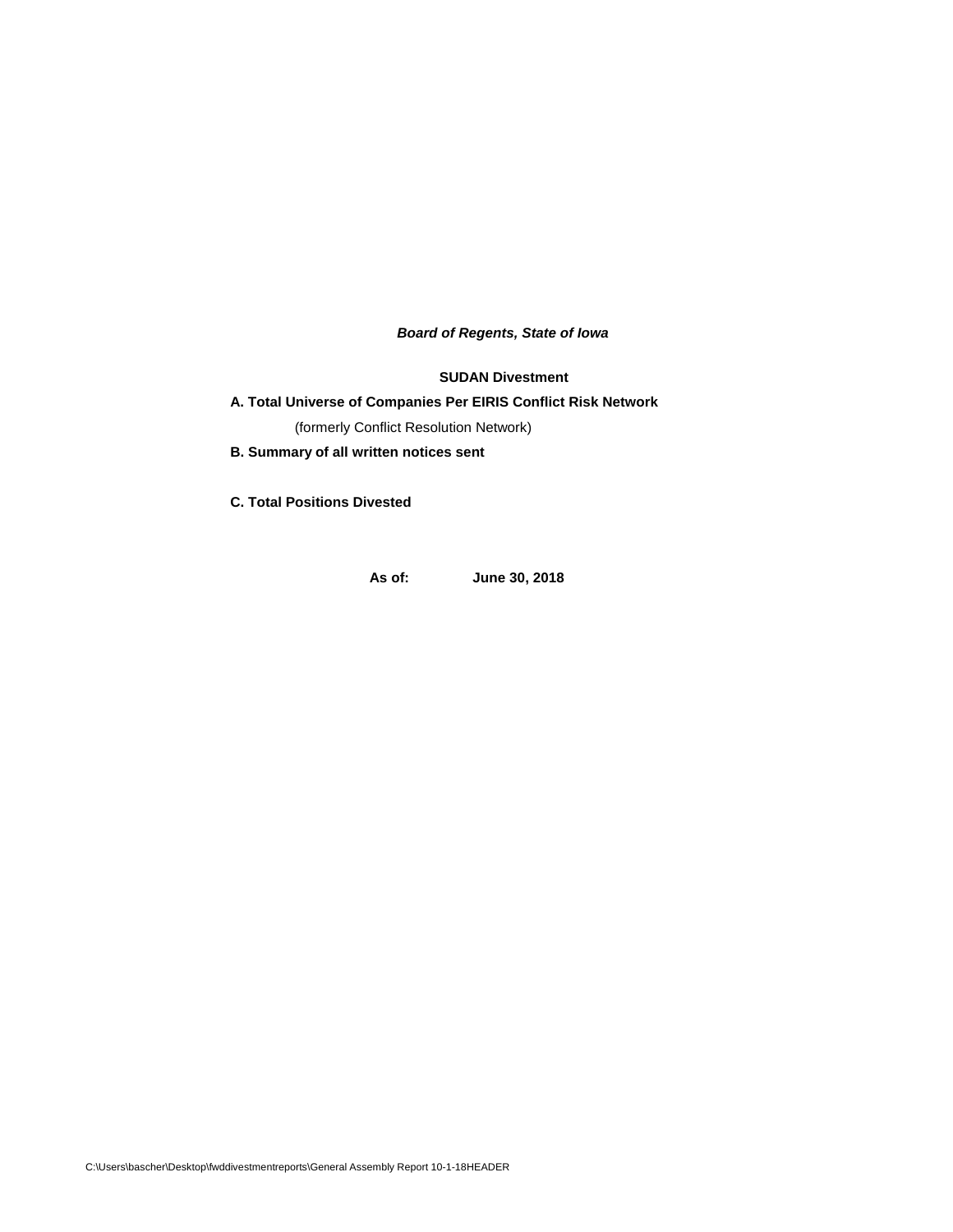# **A. Total Universe of SUDAN Scrutinized Companies**

| As of June 30, 2018<br><b>COMPANY</b>                                                                  | <b>CATEGORY</b> |
|--------------------------------------------------------------------------------------------------------|-----------------|
| Arabian Pipes Co.                                                                                      | Scrutinized     |
| <b>ASEC Company for Mining</b>                                                                         | Scrutinized     |
| <b>Bharat Heavy Electricals Ltd</b>                                                                    | Scrutinized     |
| <b>China Petroleum &amp; Chemical Corp</b>                                                             | Scrutinized     |
| Dongfeng Motor Group Co. Ltd                                                                           | Scrutinized     |
| <b>Dubai Investments</b>                                                                               | Scrutinized     |
| <b>El Sewedy Electric Company</b>                                                                      | Scrutinized     |
| Energy House Holding Co. KSCC, The (was AREF Energy Holding)                                           | Scrutinized     |
| <b>Gtl Oktrytoe Aktsionernoe Obshchest</b>                                                             | Scrutinized     |
| <b>Harbin Electric Company Ltd</b>                                                                     | Scrutinized     |
| Indian Oil Corporation Ltd (IOCL)                                                                      | Scrutinized     |
| <b>Kuwait Finance House</b>                                                                            | Scrutinized     |
| Managem                                                                                                | Scrutinized     |
| Muhibbah Engineering (Malaysia) Bhd                                                                    | Scrutinized     |
| Oil & Natural Gas Corporation Ltd. (ONGC)                                                              | Scrutinized     |
| Oil India Ltd                                                                                          | Scrutinized     |
| <b>Orca Gold</b>                                                                                       | Scrutinized     |
| PetroChina Co. Ltd                                                                                     | Scrutinized     |
| Qalaa Holdings                                                                                         | Scrutinized     |
| <b>Regency Mines</b>                                                                                   | Scrutinized     |
| <b>Siemens AG</b>                                                                                      | Scrutinized     |
| <b>Stamper Oil &amp; Gas Corp</b>                                                                      | Scrutinized     |
|                                                                                                        |                 |
| Under a new contract for analysis services, this report had modified considerably from prior quarters. |                 |

Subsidiary companies are no longer reported, only parent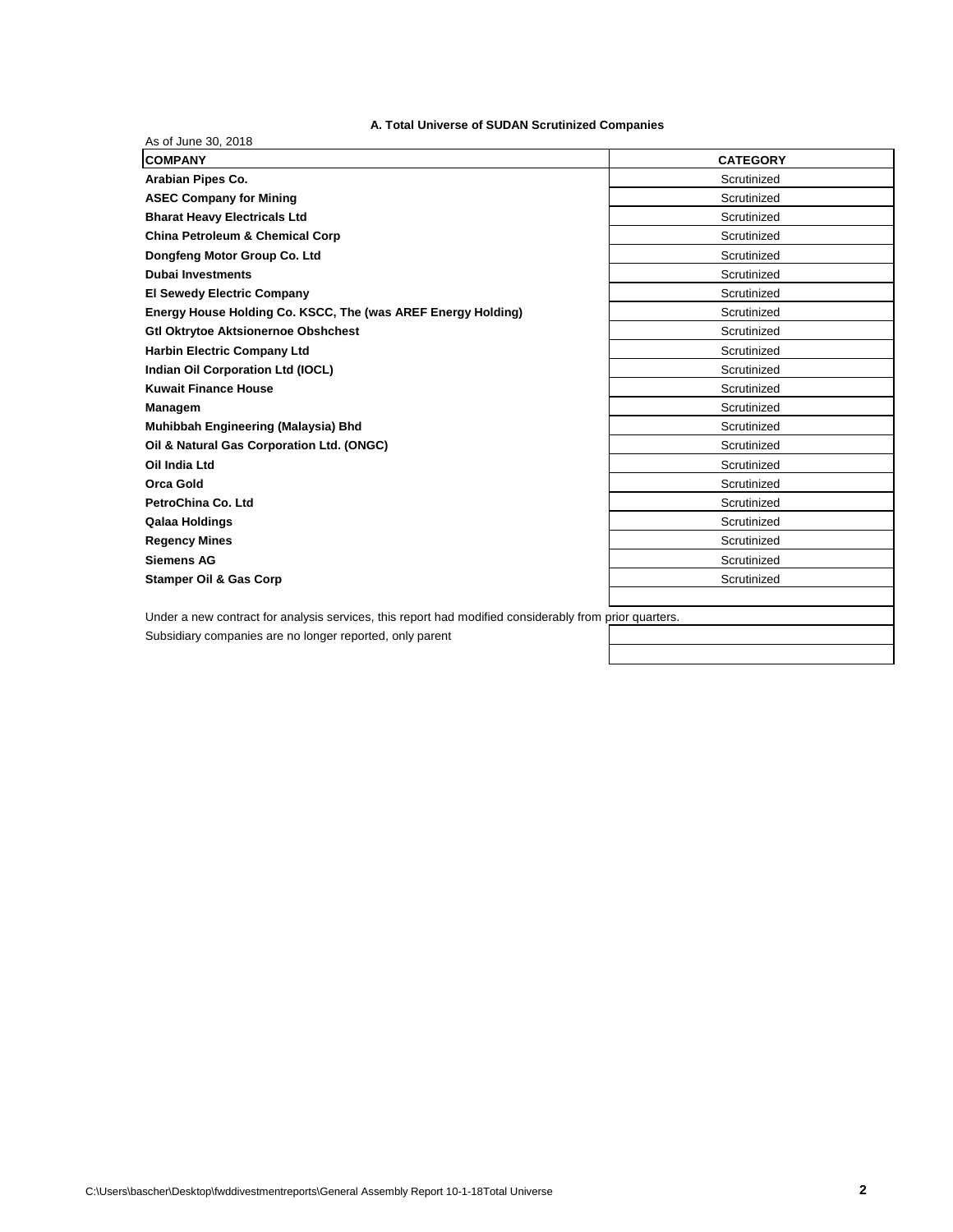#### **B. Summary of all written notices**

**Each Quarter** Board of Regents notified Regent institutions of Sudan Divestment Task Force document valid for the quarter ended that lists scrutinized companies. Institutions asked to identify any of these companies within their investment holdings. Institutions responded.

# **The following chart summarizes the number of companies contacted in fiscal year 2014 pursuant of chapter 12F**

| <b>Time Period</b> | <b>Number</b> |
|--------------------|---------------|
| September 30, 2017 | AII-24        |
| December 31, 2017  |               |
| March 31, 2018     |               |
| June 30, 2018      |               |

#### **\* - all scrutinized companies were sent annual engagement letter**

**October 1, 2018** File annual report

Post notice on Regents website that Sudan Divestment annual report has been filed and is available upon request.

# **List of Board of Regents "Scrutinized Companies"**

**As of June 30, 2018**

| Company                       | <b>Letters Mailed</b> | Category    | <b>Direct Holding</b> | <b>Indirect</b><br>Holding |
|-------------------------------|-----------------------|-------------|-----------------------|----------------------------|
| Annual Letters to Scrutinized | 1st Qtr               | Scrutinized |                       | x                          |
|                               |                       |             |                       |                            |
|                               |                       |             |                       |                            |
|                               |                       |             |                       |                            |
|                               |                       |             |                       |                            |
|                               |                       |             |                       |                            |
|                               |                       |             |                       |                            |
|                               |                       |             |                       |                            |
|                               |                       |             |                       |                            |
|                               |                       |             |                       |                            |
|                               |                       |             |                       |                            |
|                               |                       |             |                       |                            |

Companies deemed "Inactive" by the Sudan Divestment Task Force are not subject to divestment. Letters are sent annually.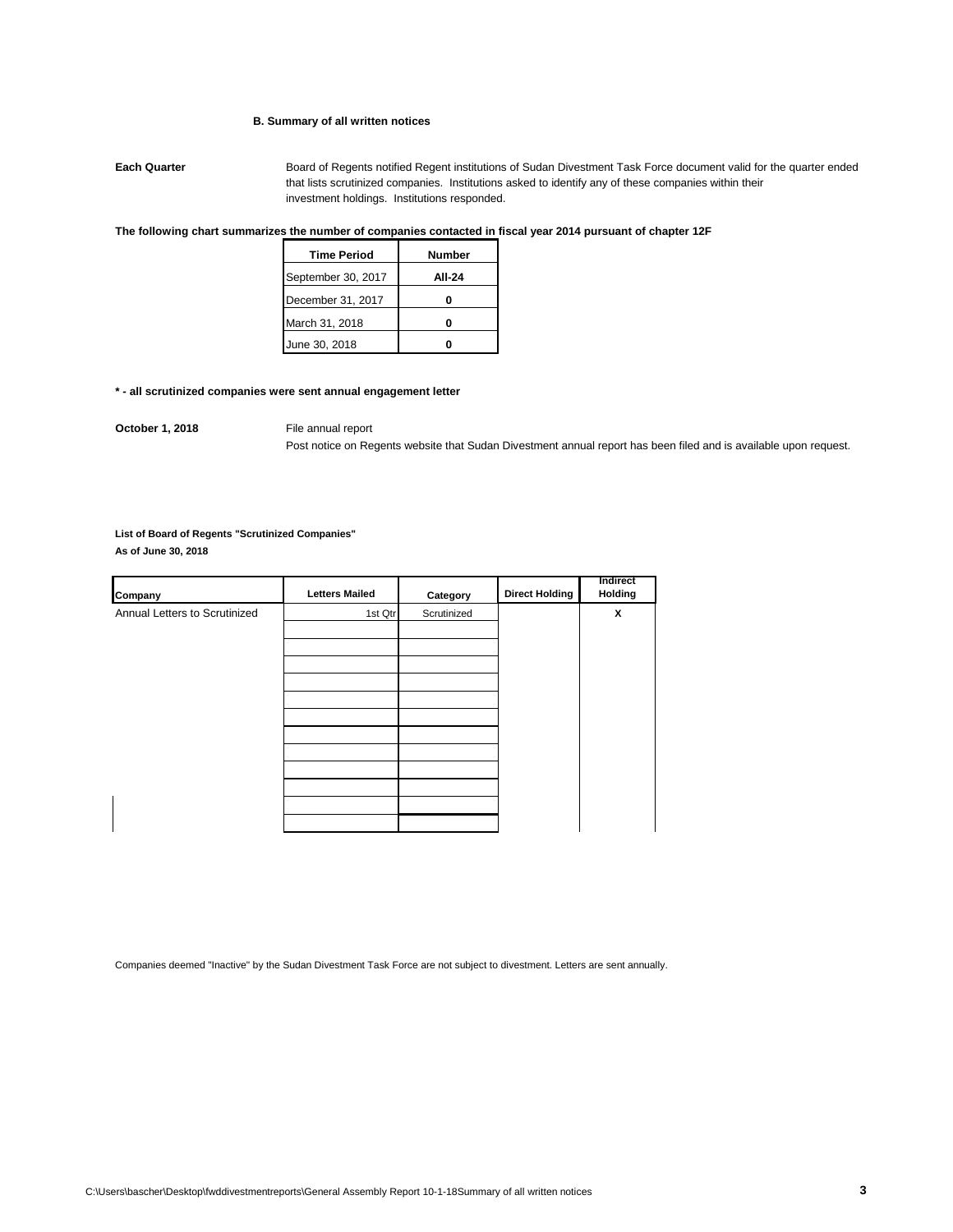#### **C. Total Positions Divested**

| Company | <b>Security</b> | Manager                    | Category | <b>Active/Inactive</b>                                | <b>Shares</b> | <b>Book Cost</b>         | <b>Principal Rec'd</b> | Gain/Loss                |
|---------|-----------------|----------------------------|----------|-------------------------------------------------------|---------------|--------------------------|------------------------|--------------------------|
|         |                 |                            |          |                                                       |               |                          |                        | $\overline{\phantom{a}}$ |
|         |                 |                            |          |                                                       |               |                          |                        | ۰                        |
|         |                 | Average Cost of the shares |          |                                                       |               | $\overline{\phantom{a}}$ |                        |                          |
|         |                 | <b>Proceeds</b>            |          |                                                       |               |                          |                        |                          |
|         |                 |                            |          | Difference between Cost of shares and Sale of shares: |               |                          |                        |                          |

**No funds required divestment**